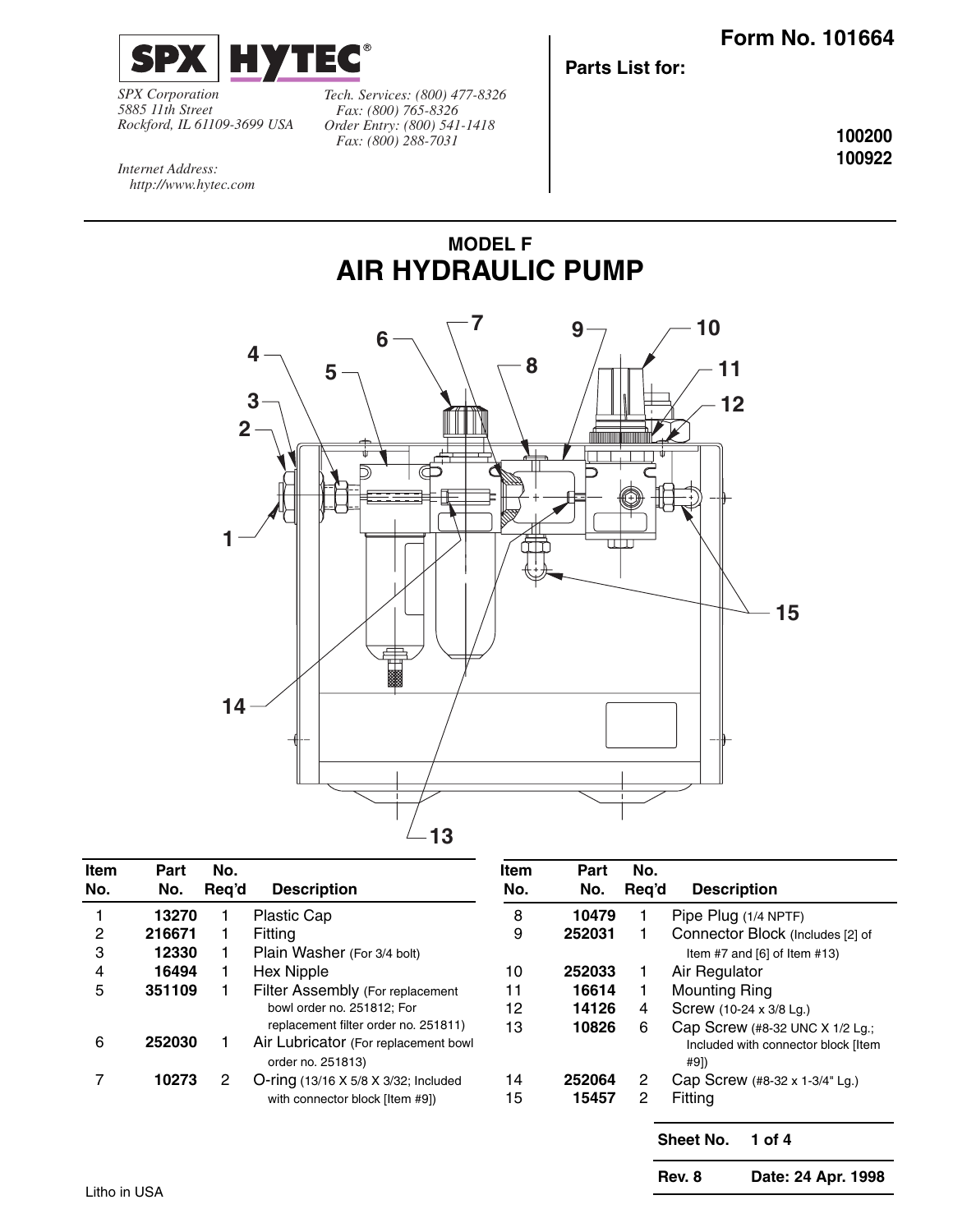

**TOP VIEW**

**DETAIL D**

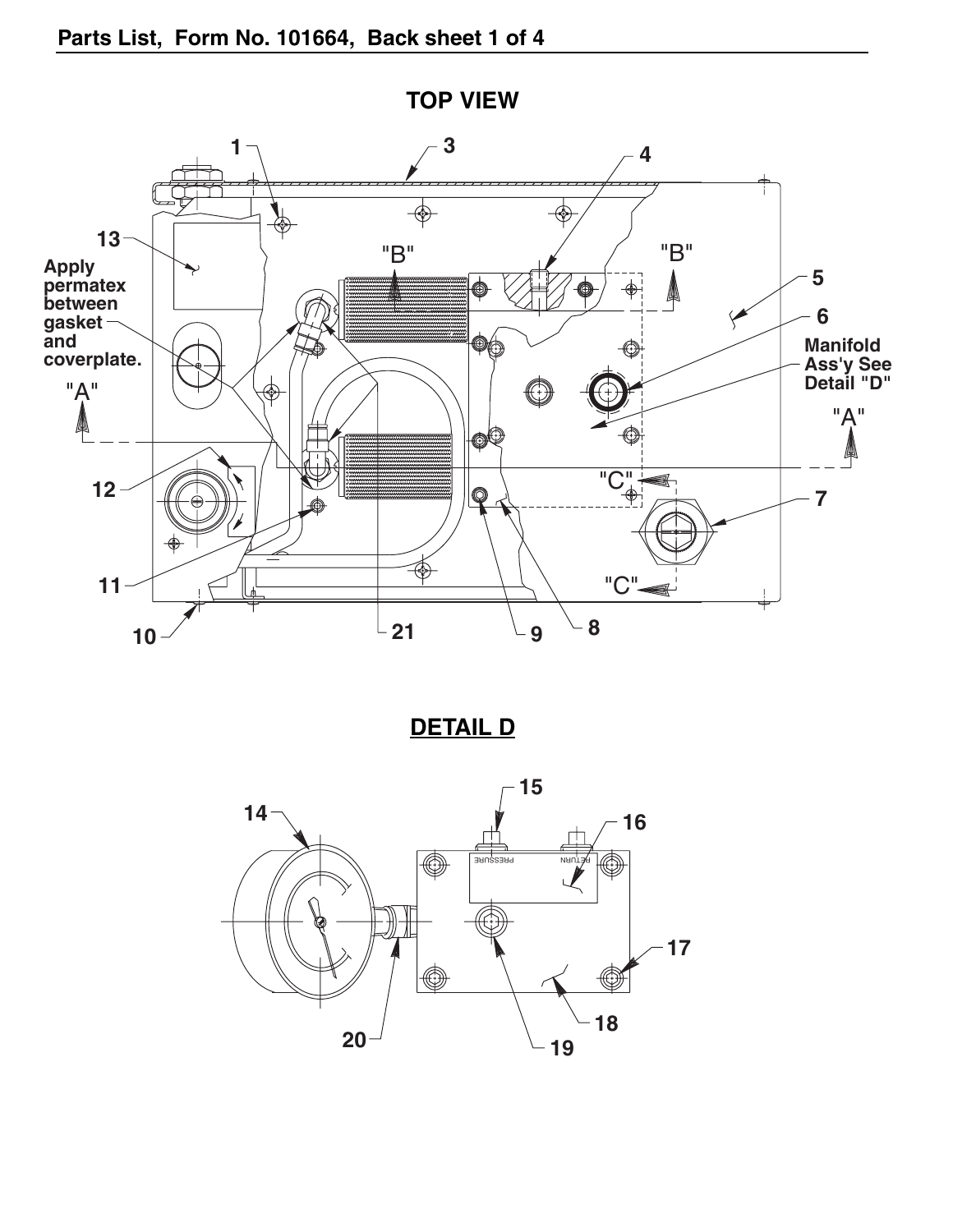| Item           | Part     | No.                   |                                                                    |
|----------------|----------|-----------------------|--------------------------------------------------------------------|
| No.            | No.      | Req'd                 | <b>Description</b>                                                 |
| 1              | 252168   | 10                    | Cap Screw (1/4-10 X 1" Lg. Self-tapping; Torque to 35/45 in. lbs.) |
| 3              | 309386   | $\mathbf{2}^{\prime}$ | Decal                                                              |
| 4              | 10427    | $2^{\circ}$           | Pressure Plug                                                      |
| 5              | 65062WH2 | $\mathbf{1}$          | <b>Top Cover</b>                                                   |
| 6              | *†10274  | 1                     | O-ring (7/8 X 11/16 X 3/32)                                        |
| $\overline{7}$ | 252042   | 1                     | Hex Jam Nut (1"-14UNS-2B)                                          |
| 8              | 65071    | 1.                    | Manifold Block                                                     |
| 9              | 11151    | 8                     | Cap Screw (10-24 UNC X 1-1/4" Lg.; Torque to 50/60 in. lbs.)       |
| 10             | 14126    | 6                     | Screw (10-24 X 3/8 Lg.)                                            |
| 11             | 11434    | 4                     | Cap Screw (10-24 UNC X 1/2 Lg.; Torque to 50/60 in. lbs.)          |
| 12             | 202076   | 1                     | Decal                                                              |
| 13             | 350492   | 1                     | Decal                                                              |
| 14             | 17946    | 1.                    | Pressure Gauge                                                     |
| 15             | 10970    | $\mathbf{2}$          | Pipe Plug                                                          |
| 16             | 210995   | 1                     | Decal                                                              |
| 17             | 10020    | 4                     | Cap Screw (1/4-20 UNC X 1-1/4" Lg.)                                |
| 18             | 45837    | 1.                    | Manifold                                                           |
| 19             | 10479    | 1                     | Pipe Plug                                                          |
| 20             | 10645    | 1.                    | 45° Street Elbow                                                   |
| 21             | 15457    | $\mathbf{2}$          | Fitting                                                            |
|                |          |                       |                                                                    |

## **PARTS INCLUDED BUT NOT SHOWN**

| 209799 | Cap Screw (1/4-10 X 7/8 Lg. Self-tapping; Torque to 35/45 in. lbs.; |
|--------|---------------------------------------------------------------------|
|        | For pump mounting purposes only)                                    |

Part numbers marked with an asterisk (\*) are contained in Repair Kit No. 300884 for pump #100200. Part numbers marked with a dagger (†) are contained in Repair Kit No. 300937 for pump #100922.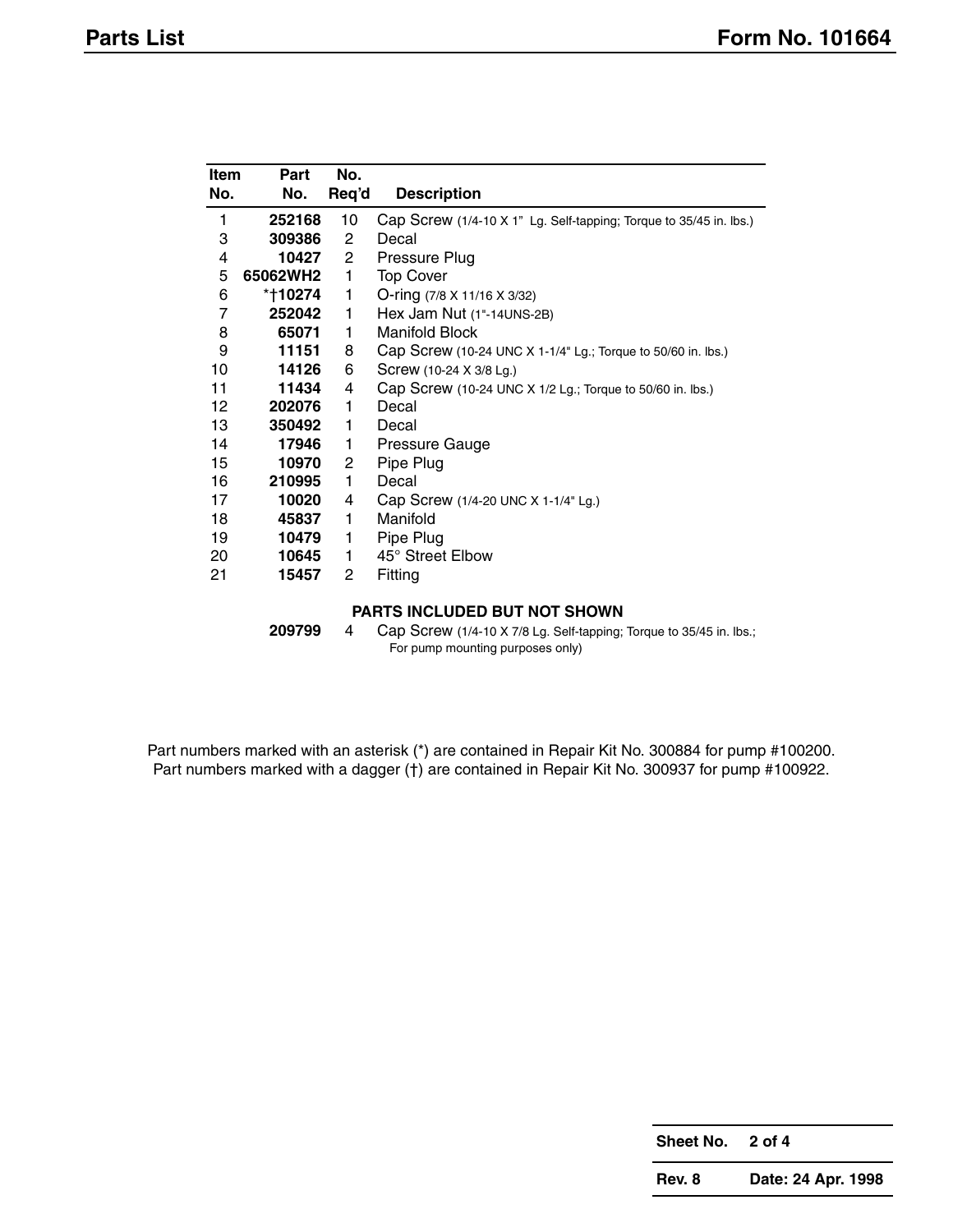

## **SECTION A-A**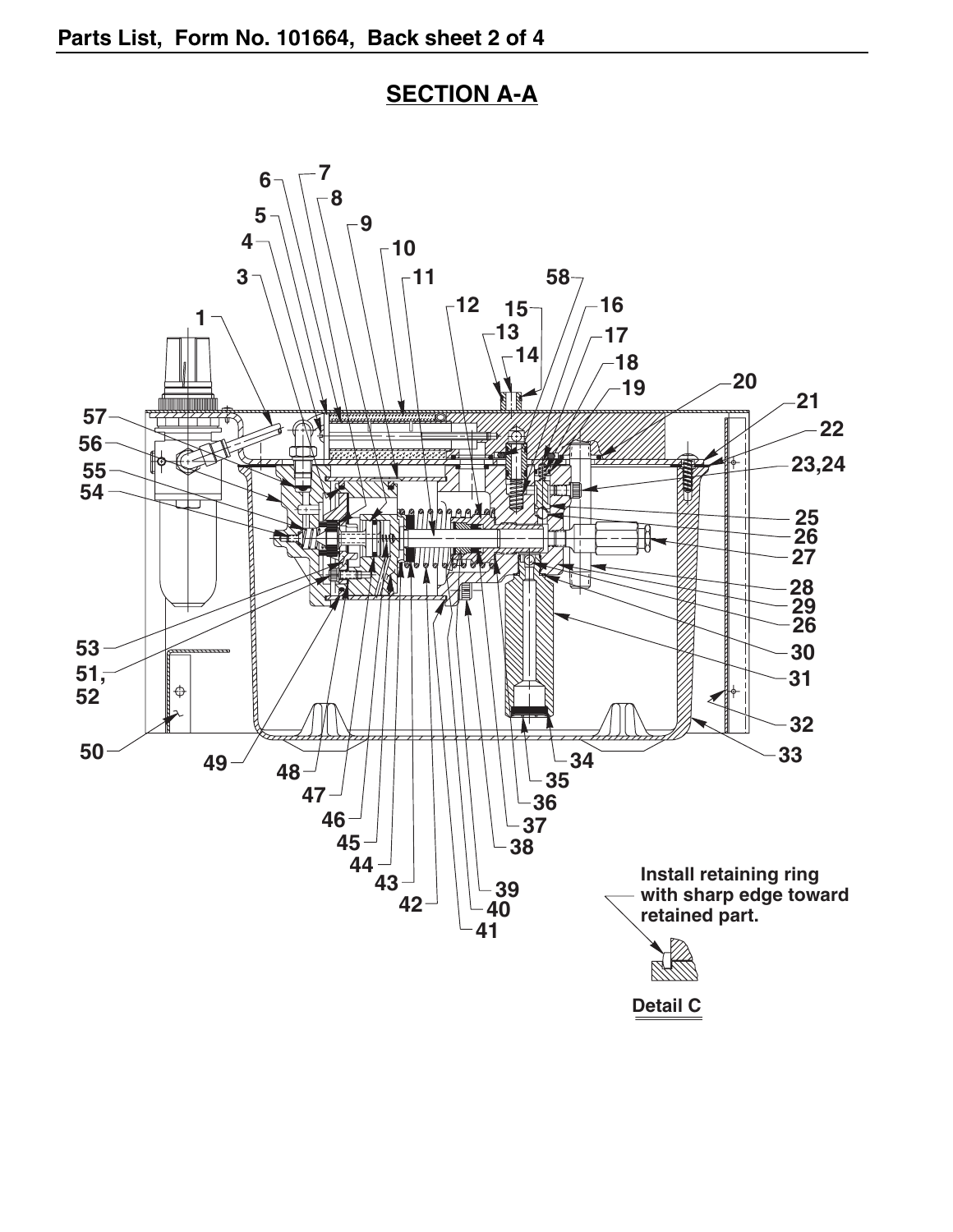| Item<br>No. | Part<br>No. | No.                      |                                                    | Item<br>No. | Part<br>No.    | No.                     |                                                         |
|-------------|-------------|--------------------------|----------------------------------------------------|-------------|----------------|-------------------------|---------------------------------------------------------|
|             |             | Req'd                    | <b>Description</b>                                 |             |                | Req'd                   | <b>Description</b>                                      |
| 1           |             |                          | 14726 2.2 Ft. Tubing                               | 29          | 64767          | 1                       | Pump Body                                               |
| 3           | *†251835    | $\overline{\mathcal{A}}$ | O-ring (2-1/2" X 2-5/16 X 3/32; Nitrile)           | 30          | *†10261        | 1                       | Copper Washer                                           |
| 4           | 16453       | 2                        | Screw (#10-24 UNC X 4" Lg.; Note:                  |             |                |                         | (3/4 X 19/32 X 1/32)                                    |
|             |             |                          | Apply Loctite No. 277 to external<br>threads.)     | 31          | 48008          | 1                       | Filter Adapter (Torque to 35/40 ft.<br>Ibs. oiled)      |
| 5           | 16450       | $\overline{c}$           | Steel Washer (For 1/4 Bolt)                        | 32          | 42382PU2       | 1                       | <b>Front Panel</b>                                      |
| 6           | 28387       | $\overline{c}$           | Muffler                                            | 33          | 61165          | 1                       | Reservoir                                               |
| 7           | *†28183     | 2                        | Piston Poppet                                      | 34          | 214578         | $\mathbf{1}$            | Filter                                                  |
| 8           | 305475      | $\overline{2}$           | <b>Exhaust Valve Stem</b>                          | 35          | 214586         | 3                       | Internal Retaining Ring                                 |
| 9           | 351122      | 2                        | Air Cylinder (Note: Locate groove on               | 36          | *†10263        | 1                       | Copper Washer (1" X .765 X 1/32)                        |
|             |             |                          | upper half (top) of pump with                      | 37          | *14121         | 1                       | U-cup Packing (For 100200)                              |
|             |             |                          | chamfered tube end towards rear                    |             | †252373        | 1                       | U-cup Packing (For 100922)                              |
| 10          | *†29992     | $\overline{c}$           | head (as shown).<br>Foam Tube                      | 38          | 17428          | 8                       | Soc. Hd. Cap Screw                                      |
| 11          | 28400       | 1                        | Piston (For 100200)                                |             |                |                         | (1/4-20 UNC X 3-1/2" Lg.; Torque to                     |
|             | 252372      | 1                        | Piston (For 100922)                                |             |                |                         | 85/95 in. lbs.)                                         |
| 12          | 33959       | 1                        | Cylinder (Torque to 90/100 ft. lbs.                | 39          | *202624        | 1                       | Retainer (For 100200)                                   |
|             |             |                          | oiled; For 100200)                                 |             | <b>†252374</b> | 1                       | Retainer (For 100922)                                   |
|             | 421403      | 1                        | Cylinder (Torque to 90/100 ft. lbs.                | 40          | †11034         | 1                       | Retaining Ring (See Detail "C")                         |
|             |             |                          | oiled; For 100922)                                 | 41          | *†17429        | $\overline{\mathbf{4}}$ | <b>Backup Ring</b>                                      |
| 13          | 10268       | 6                        | O-ring (1/2 X 3/8 X 1/16)                          | 42          | *†13938        | 1                       | Spring (1.452 O.D. X 4-7/16" Lg.)                       |
| 14          | 21094       | 3                        | <b>Bushing</b>                                     | 43          | 202613         | 1                       | <b>Bumper (For 100200)</b>                              |
| 15          | *†11863     | 6                        | Backup Washer (1/2 X 3/8 X 1/16)                   |             | 252371         | 1                       | <b>Bumper (For 100922)</b>                              |
| 16          | *†16448     | 1                        | <b>Compression Spring</b>                          | 44          | 211082         | 1                       | Spring Guide (For 100200)                               |
|             |             |                          | (5/16 O.D. X 13/16 Lg.)                            |             | 252370         | 1                       | Spring Guide (For 100922)                               |
| 17          | 36497       | $\overline{c}$           | <b>Check Valve Retainer</b>                        | 45          | 52390          | $\overline{c}$          | Piston Body                                             |
| 18          | *†10445     | $\overline{c}$           | <b>Compression Spring</b><br>(5/32 O.D. X 3/4 Lg.) | 46          | *†12692        | $\overline{2}$          | <b>Compression Spring</b><br>(3/16 O.D. X 1-11/16" Lg.) |
| 19          | *†12522     | $\overline{c}$           | O-ring (3/8 X 1/4 X 1/16; Urethane)                | 47          | *†211052       | $\overline{c}$          | O-ring (.900 X .706 X .097)                             |
| 20          | *†10276     | 1                        | O-ring $(1" \times 3/4 \times 1/8)$                | 48          | *†28239        | $\mathbf 2$             | Gasket                                                  |
| 21          | 65063WH2    | 1                        | <b>Cover Plate</b>                                 | 49          | *†14265        | $\overline{\mathbf{4}}$ | <b>Piston Ring</b>                                      |
| 22          | *†47409     | 1                        | Gasket                                             | 50          | 421211PU2      | $\mathbf{1}$            | <b>Back Panel</b>                                       |
| 23          | 10002       | $\overline{c}$           | Cap Screw (1/4-20 UNC X 3/8 Lg.;                   | 51          | 211054         | 6                       | Screw (#10-24 X 1/2 Lg.)                                |
|             |             |                          | Torque to 90/110 in. lbs.)                         | 52          | *†10241        | 6                       | Lockwasher (For #10 bolt)                               |
| 24          | *†10442     | 2                        | Washer (3/8 X 1/4 X 1/32)                          | 53          | 33822          | $\overline{c}$          | <b>Piston End Plate</b>                                 |
| 25          | 202568      | $\overline{c}$           | <b>Ball Guide</b>                                  | 54          | *†205674       | $\mathbf{2}$            | Screw (8-32 UNC X 3/8 Lg.; Torque to                    |
| 26          | *†10423     | $\overline{c}$           | Steel Ball (Seat at assembly)                      |             |                |                         | 12/18 in. lbs.)                                         |
| 27          | 21278-48    | 1                        | Relief Valve (Set at 4,900/5,300 PSI;              | 55          | *†205679       | $\sqrt{2}$              | <b>Compression Spring</b>                               |
|             |             |                          | Apply loctite 592 [Power Team                      |             |                |                         | (.485 O.D. X .915 Lg.)                                  |
|             |             |                          | #905516] or equiv. & torque to                     | 56          | 37468          | $\overline{c}$          | <b>Rear Head</b>                                        |
|             |             |                          | 150/170 in. lbs.)                                  | 57          | *†216296       | $\overline{2}$          | <b>Filter Disc</b>                                      |
| 28          | 15426       | 1                        | Pipe Nipple                                        | 58          | †11841         | $\mathbf{1}$            | O-ring (1.62 x 1.37 Nitrile)                            |

Part numbers marked with an asterisk (\*) are contained in Repair Kit No. 300884 for pump #100200. Part numbers marked with a dagger (†) are contained in Repair Kit No. 300937 for pump #100922.

Note: Shaded areas reflect last revision(s) made to this form.

**Sheet No. 3 of 4**

**Rev. 8 Date: 24 Apr. 1998**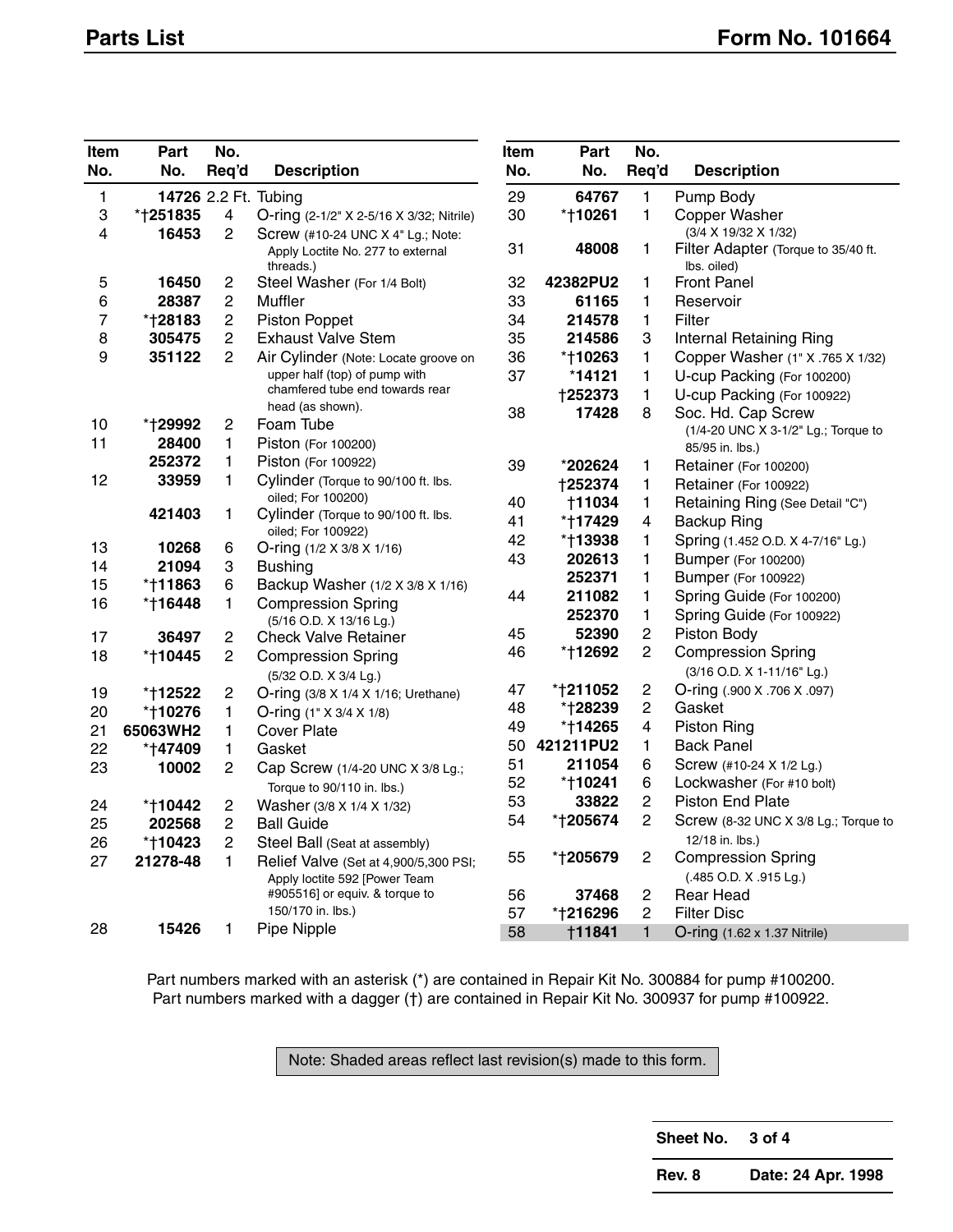

**SECTION B-B**